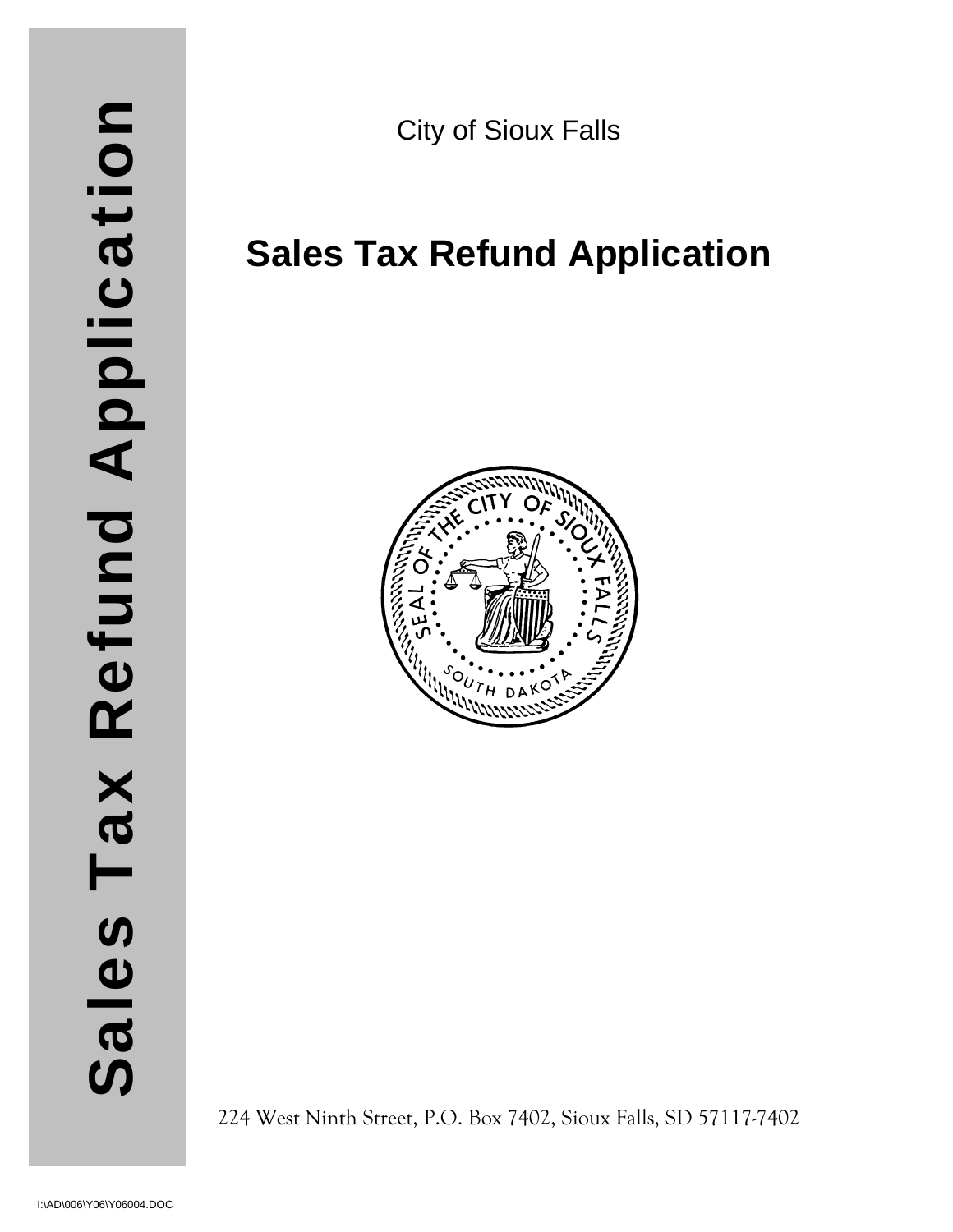## **Application Instructions**

Pursuant to Article XI, Sections 39-172 through 39-182, of the Revised Ordinances of Sioux Falls, SD, offers a refund or credit for sales tax paid by person(s) who incur costs for **the furnishing and equipping only** of a new business facility that satisfies the eligibility requirements as set forth in Section 39-174 of the Revised Ordinances of Sioux Falls, SD. The refund shall not apply to capital assets purchased to replace capital assets for which a refund has been claimed during such 36-month period or extended. THERE IS NO REFUND IF THE PERSON FAILS TO MAKE APPLICATION WITH THE FINANCE DIRECTOR FOR THE CITY OF SIOUX FALLS.

## **Eligibility Requirements:**

No refund may be made unless:

- (1) The project includes new construction that adds at least \$5,000,000 in taxable value to the city's property tax base, or an investment in non-realty capital assets of not less than \$10,000,000, or if the combination of new construction and non-realty capital assets exceeds \$10,000,000;
- (2) The facility is used directly in (a) the manufacture or processing or fabricating or compounding of personal property which is intended to be sold or leased for final use consumption, or (b) data processing, hosting and related services including payroll services, financial transactions processing as those terms are defined by 2002 NAICS, or (c) research and development in the (i) social sciences, (ii) humanities, and (iii) physical, engineering, and life sciences as those terms are defined by 2002 NAICS; and
- (3) The person makes application for the refund from the finance director as set forth in § 39-176;
- (4) The project is not ineligible under § 39-175.

A project is ineligible for a tax refund if it is:

- (1) Used predominantly for the sale of products at retail to individual consumers;
- (2) Used predominantly for residential housing or transient lodging;
- (3) Used predominantly to provide health care services; or
- (4) Not subject to ad valorem real property taxation or equivalent taxes measured by gross receipts.

Any person desiring to claim a refund shall make application to the City Finance Director at least 30 days prior to the earlier of the construction commencement or the ordering of equipment to be used in a new business facility. A separate application shall be submitted for each project. Please complete the application form entirely itemizing the furnishings and equipment which you are claiming as eligible for sales tax refund.

Applications may be filled out and returned via mail or email. Mail or drop off the completed application to:

City of Sioux Falls/Sales Tax Refund Application Attention: Finance Director 224 West Ninth Street P.O. Box 7402 Sioux Falls, SD 57117-7402

Or email the completed application to: thuber@siouxfalls.org

If you have questions, please feel free to call the Finance Department at 605-367-8860 or fax them at 605-367-8016.